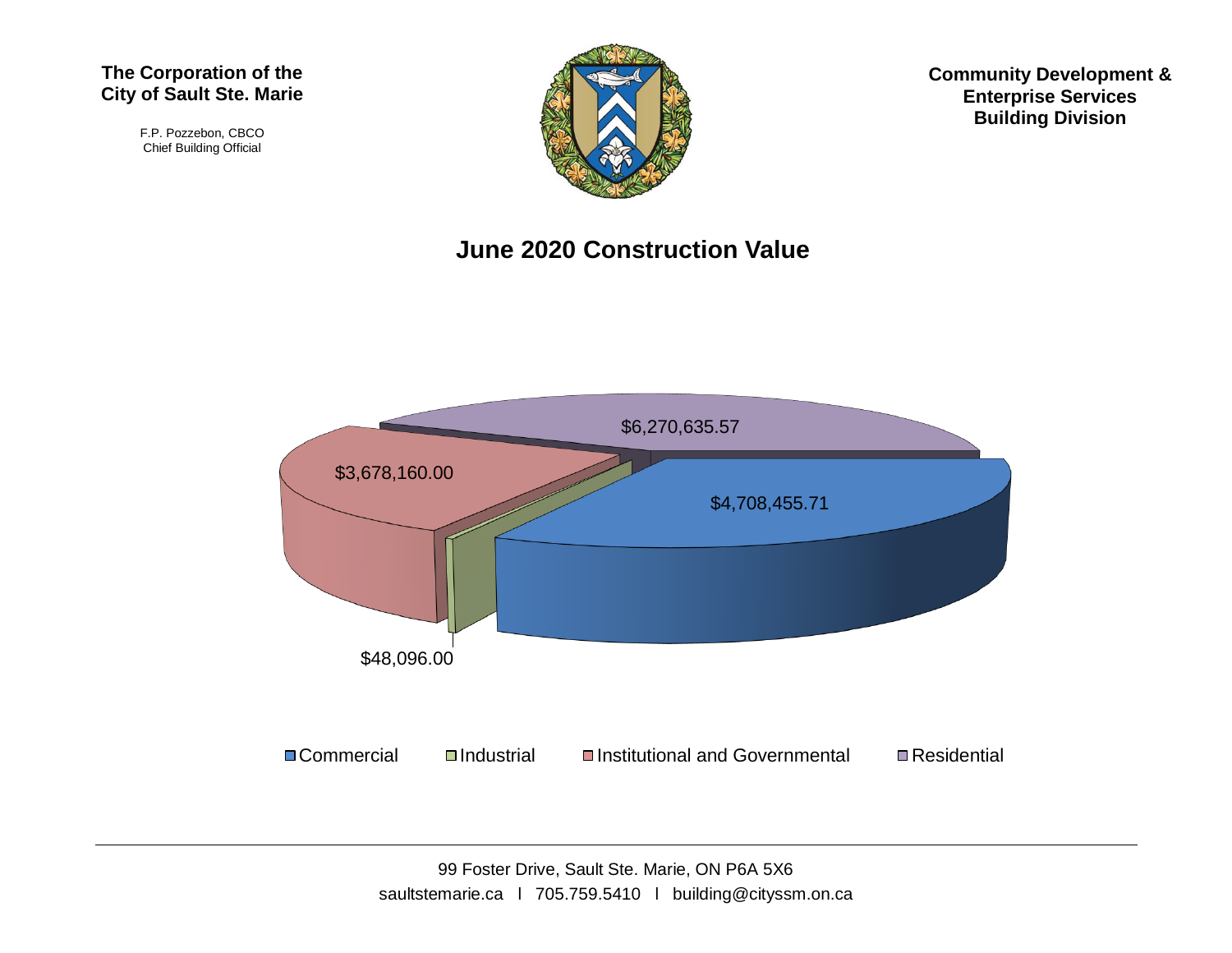

**Public Works and Engineering Services Building Division**

**Tel: (705) 759-5410Fax: (705) 541-7165**

## **BUILDING PERMITS SUMMARY 2020/06/01 to 2020/06/30**

|                                                         |                                                              | <b>New Construction</b> |                      |                                  | <b>Alterations and Additions</b> |                      | <b>Total</b>                     |                          |                      |
|---------------------------------------------------------|--------------------------------------------------------------|-------------------------|----------------------|----------------------------------|----------------------------------|----------------------|----------------------------------|--------------------------|----------------------|
| <b>Building Type</b>                                    | <b>Num</b><br>Num of<br>of<br><b>Permits</b><br><b>Units</b> |                         | <b>Value of Work</b> | <b>Num</b><br>of<br><b>Units</b> | Num of<br><b>Permits</b>         | <b>Value of Work</b> | <b>Num</b><br>of<br><b>Units</b> | Num of<br><b>Permits</b> | <b>Value of Work</b> |
| <b>Commercial</b>                                       |                                                              |                         |                      |                                  |                                  |                      |                                  |                          |                      |
| Indoor recreational<br>building                         | $\pmb{0}$                                                    | $\pmb{0}$               | \$0.00               | $\pmb{0}$                        | $\mathbf{1}$                     | \$560,000.00         | $\mathbf 0$                      | $\mathbf{1}$             | \$560,000.00         |
| Office building                                         | $\pmb{0}$                                                    | $\pmb{0}$               | \$0.00               | $\pmb{0}$                        | 1                                | \$20,000.00          | $\mathbf 0$                      | $\mathbf{1}$             | \$20,000.00          |
| Retail and wholesale<br>outlets                         | $\mathbf 0$                                                  | $\mathbf 0$             | \$0.00               | $\mathbf 0$                      | 3                                | \$1,171,400.00       | $\mathbf 0$                      | 3                        | \$1,171,400.00       |
| Retail complex                                          | $\mathbf 0$                                                  | $\mathbf 0$             | \$0.00               | $\mathbf 0$                      | $\overline{2}$                   | \$2,921,055.71       | $\mathbf{0}$                     | $\overline{2}$           | \$2,921,055.71       |
| Service station, repair<br>garage and specialty<br>shop | $\mathbf 0$                                                  | $\mathbf 0$             | \$0.00               | $\mathbf 0$                      | 1                                | \$36,000.00          | $\overline{0}$                   | $\mathbf{1}$             | \$36,000.00          |
| <b>Total:</b>                                           | $\mathbf 0$                                                  | $\mathbf 0$             | \$0.00               | $\mathbf 0$                      | 8                                | \$4,708,455.71       | $\mathbf{0}$                     | 8                        | \$4,708,455.71       |
| <b>Industrial</b>                                       |                                                              |                         |                      |                                  |                                  |                      |                                  |                          |                      |
| Primary industry<br>building                            | $\pmb{0}$                                                    | $\pmb{0}$               | \$0.00               | $\pmb{0}$                        | $\mathbf{1}$                     | \$25,000.00          | $\mathbf 0$                      | $\mathbf{1}$             | \$25,000.00          |
| Utility building                                        | $\pmb{0}$                                                    | $\pmb{0}$               | \$0.00               | $\pmb{0}$                        | $\mathbf{1}$                     | \$23,096.00          | $\mathbf 0$                      | $\mathbf{1}$             | \$23,096.00          |
| <b>Total:</b>                                           | 0                                                            | $\mathbf 0$             | \$0.00               | $\mathbf 0$                      | $\mathbf{2}$                     | \$48,096.00          | $\bf{0}$                         | $\overline{\mathbf{2}}$  | \$48,096.00          |
| <b>Institutional and Governmental</b>                   |                                                              |                         |                      |                                  |                                  |                      |                                  |                          |                      |
| Clinic, health unit                                     | 0                                                            | $\mathbf 0$             | \$0.00               | 0                                | 1                                | \$300,000.00         | 0                                | 1                        | \$300,000.00         |
| Elementary school,<br>kindergarten                      | $\mathbf 0$                                                  | $\mathbf 0$             | \$0.00               | $\mathbf 0$                      | $6\phantom{1}$                   | \$3,187,160.00       | $\mathbf 0$                      | 6                        | \$3,187,160.00       |
| Religious building                                      | 0                                                            | $\mathbf 0$             | \$0.00               | $\mathbf 0$                      | 1                                | \$45,500.00          | $\mathbf 0$                      | 1                        | \$45,500.00          |
| University                                              | $\pmb{0}$                                                    | $\pmb{0}$               | \$0.00               | $\pmb{0}$                        | 1                                | \$145,500.00         | $\mathbf 0$                      | $\mathbf{1}$             | \$145,500.00         |
| <b>Total:</b>                                           | $\mathbf 0$                                                  | $\mathbf 0$             | \$0.00               | $\mathbf 0$                      | 9                                | \$3,678,160.00       | $\mathbf 0$                      | 9                        | \$3,678,160.00       |
| <b>Residential</b>                                      |                                                              |                         |                      |                                  |                                  |                      |                                  |                          |                      |
| Apartment                                               | $\pmb{0}$                                                    | $\mathbf 0$             | \$0.00               | $\pmb{0}$                        | 4                                | \$32,600.00          | $\mathbf 0$                      | 4                        | \$32,600.00          |
| Row House                                               | 3                                                            | 1                       | \$400,000.00         | $\mathbf 0$                      | 1                                | \$6,000.00           | 3                                | $\overline{2}$           | \$406,000.00         |
|                                                         |                                                              |                         |                      |                                  |                                  |                      |                                  |                          |                      |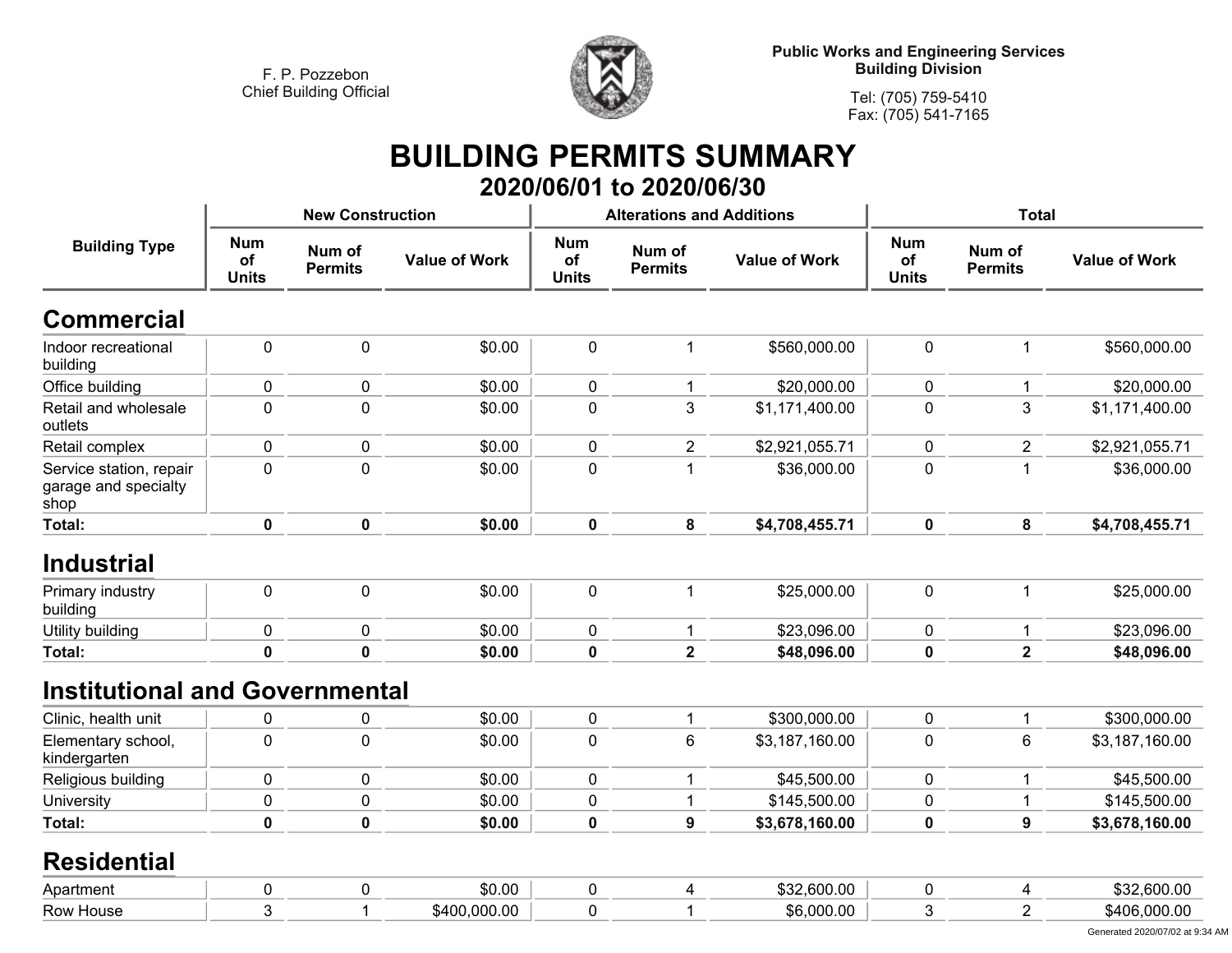| Semi-Detached or<br>Double (side by side),<br>single-att |    | \$2,230,000.00 |     | \$0.00          |    |     | \$2,230,000.00  |
|----------------------------------------------------------|----|----------------|-----|-----------------|----|-----|-----------------|
| Single House                                             |    | \$1,317,000.00 | 232 | \$2,285,035.57  |    | 236 | \$3,602,035.57  |
| Total:                                                   | 15 | \$3,947,000.00 | 237 | \$2,323,635.57  | 15 | 243 | \$6,270,635.57  |
| <b>Grand Total:</b>                                      | 15 | \$3,947,000.00 | 256 | \$10,758,347.28 | 15 | 262 | \$14,705,347.28 |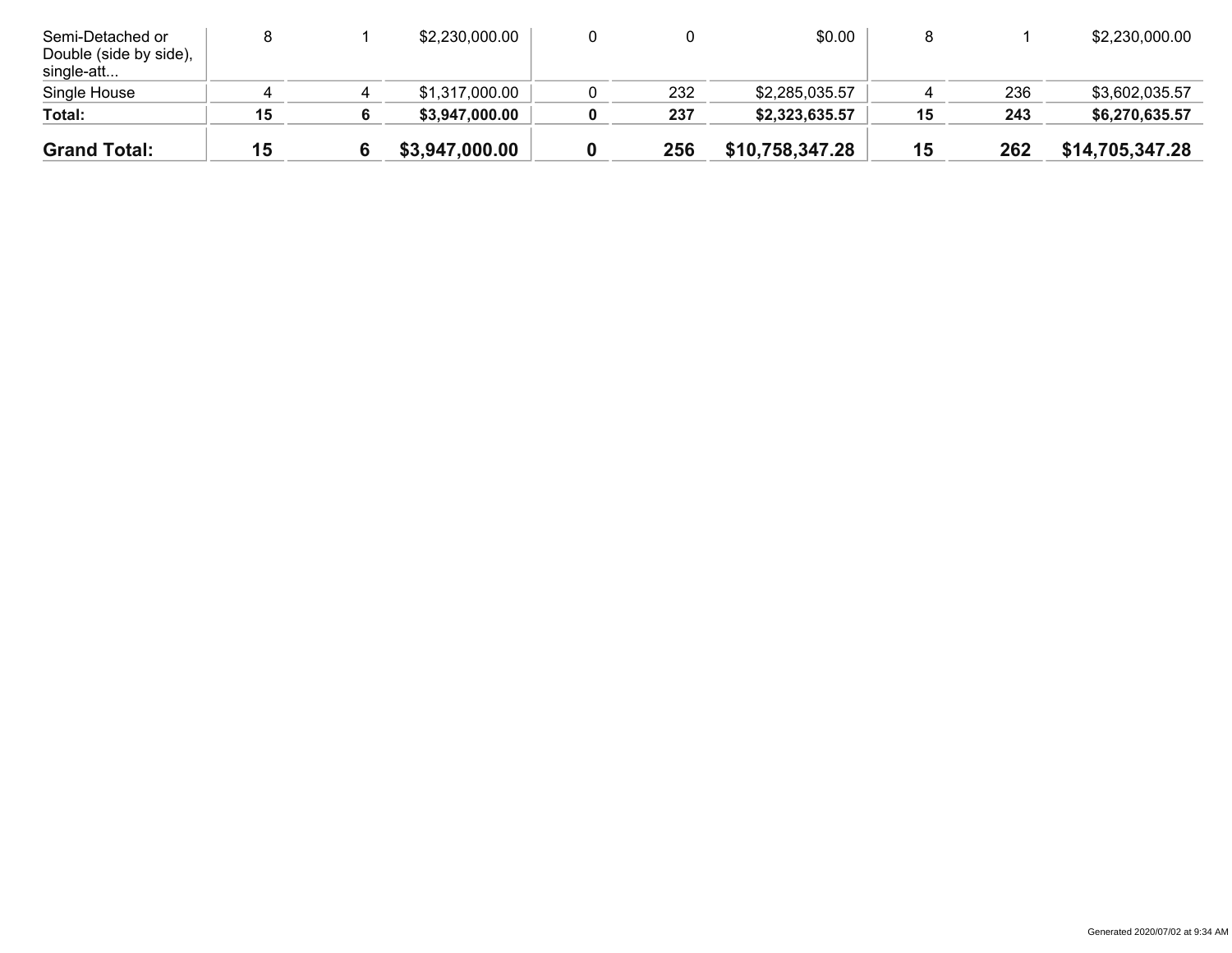

**Public Works and Engineering Services Building Division**

**Tel: (705) 759-5410Fax: (705) 541-7165**

## **DEMOLITION PERMITS SUMMARY 2020/06/01 to 2020/06/30**

| <b>Building Type</b>            |                        | <b>New Construction</b>  |                  |                        | <b>Alterations and Additions</b> |                      | <b>Total</b>           |                          |                      |  |
|---------------------------------|------------------------|--------------------------|------------------|------------------------|----------------------------------|----------------------|------------------------|--------------------------|----------------------|--|
|                                 | Num of<br><b>Units</b> | Num of<br><b>Permits</b> | Value of<br>Work | Num of<br><b>Units</b> | Num of<br><b>Permits</b>         | <b>Value of Work</b> | Num of<br><b>Units</b> | Num of<br><b>Permits</b> | <b>Value of Work</b> |  |
| <b>Commercial</b>               |                        |                          |                  |                        |                                  |                      |                        |                          |                      |  |
| Retail and<br>wholesale outlets | $\mathbf{0}$           | 0                        | \$0.00           | 0                      |                                  | \$30,000.00          | 0                      |                          | \$30,000.00          |  |
| Total:                          | 0                      | 0                        | \$0.00           | $\pmb{0}$              |                                  | \$30,000.00          | 0                      |                          | \$30,000.00          |  |
| <b>Residential</b>              |                        |                          |                  |                        |                                  |                      |                        |                          |                      |  |
| Single House                    | $\mathbf 0$            | 0                        | \$0.00           | 0                      | 13                               | \$56,750.00          | 0                      | 13                       | \$56,750.00          |  |
| Total:                          | 0                      | 0                        | \$0.00           | 0                      | 13                               | \$56,750.00          | 0                      | 13                       | \$56,750.00          |  |
| <b>Grand Total:</b>             | 0                      | 0                        | \$0.00           | 0                      | 14                               | \$86,750.00          | 0                      | 14                       | \$86,750.00          |  |